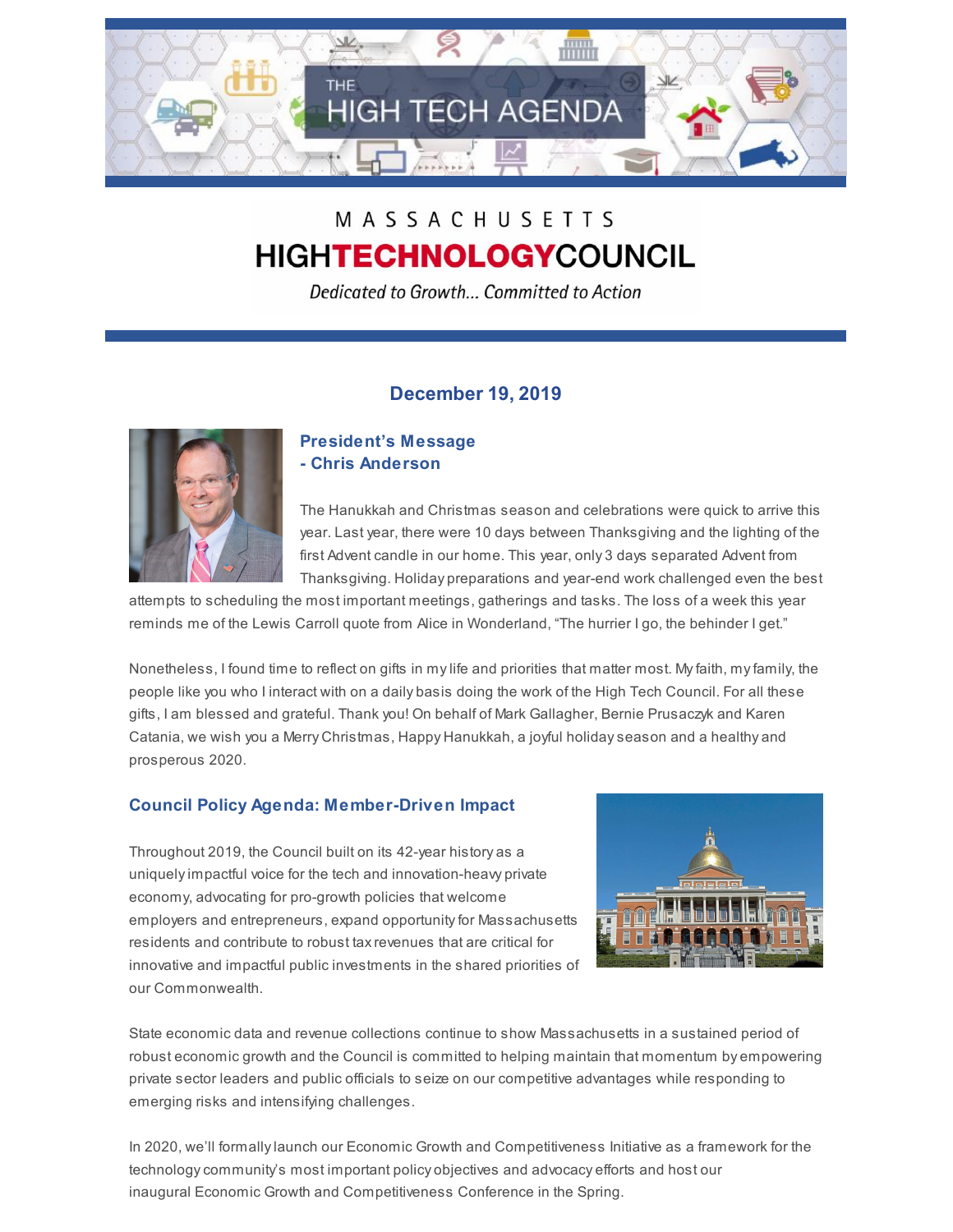Both the Economic Growth and Competitiveness Initiative and Conference will be powered by **MATTERS**, the Council's 50-state competitiveness dashboard. Throughout 2019, a team of Council economic development advisers and data experts worked to identifyfurther refinements to MATTERS' data and State Profile Indices and opportunities to include additional relevant metrics and optimize the user experience and utility of this unique, freely-available database.

In 2020 a team of members lead by Council directors will elevate and expand the use of MATTERS, launch a graduate-level business analytics course with Bentley University, and produce data and analysis on emerging industries and opportunities.

The Council wishes to thank all the members, colleagues and policymakers with whom we collaborated in 2019 to identify and advance shared policy priorities and objectives. The viewpoints and subject matter expertise contributed by our members are the most important input and resource the Council brings to bear to shape the public policies that will impact the Commonwealth's immediate and long-term climate as a welcoming and attractive place for technology and innovation-focused companies to locate and thrive.

### **Council Policy Agenda: 2019 Progress & 2020 Priorities**

#### **Transportation**

Our region's intensifying traffic congestion and sustainabilitychallenges demand solutions aimed at the problem: optimizing our investment of available resources; prioritizing systemic innovation; increasing project deliverycapacity and output at transportation agencies; and encouraging and enabling private sector investment and partnerships.

As articulated in a December 8 **Op-Ed** by Council President Chris Anderson, this focus will move Massachusetts toward a 21st Century transportation system by prioritizing investment, innovation and impact. Conversely, there is growing appreciation among policymakers across the political spectrum that —contraryto representations bysome advocates—there is neither a consensus among business leaders nor sufficient grassroots support for the types of multi-billion dollar tax and toll packages that are being proposed by many external advocates.

Throughout 2019, the Council suggested that the legislature's highest prioritytransportation policyshould be the timely enactment of the Transportation Bond Bill which presents an immediate opportunity for the Commonwealth to **both invest more than \$18 billion in transportation infrastructure and improvements to** the MBTA, highways, roads and bridges over the next 5 years and advance long-overdue policy changes that will provide Massachusetts transportation agencies with the project delivery and procurement tools they need to succeed and that other states already have.

The Transportation Bond Bill received broad support from business leaders, transportation advocates and system users at a September 24th legislative hearing; is readyto enact and begin implementing immediately; and its prompt passage bythe legislature will continue to be a top Council priorityin 2020. (See the **November 26 High Tech Agenda** newsletter for additional detail on the Council's ongoing transportation policy advocacy efforts.)

#### **Tax and Fiscal**

In 2019, Massachusetts benefited greatlyfrom continued economic expansion and robust revenue growth. State corporate taxes paid by Massachusetts companies increased by more than \$550 million in FY19, contributing to an overall revenue increase of more than \$1.9 billion over FY18 levels and a second consecutive state budget surplus of more than \$1 billion.

The continued revenue growth also triggered the fulfillment of a commitment made bylegislators nearly 20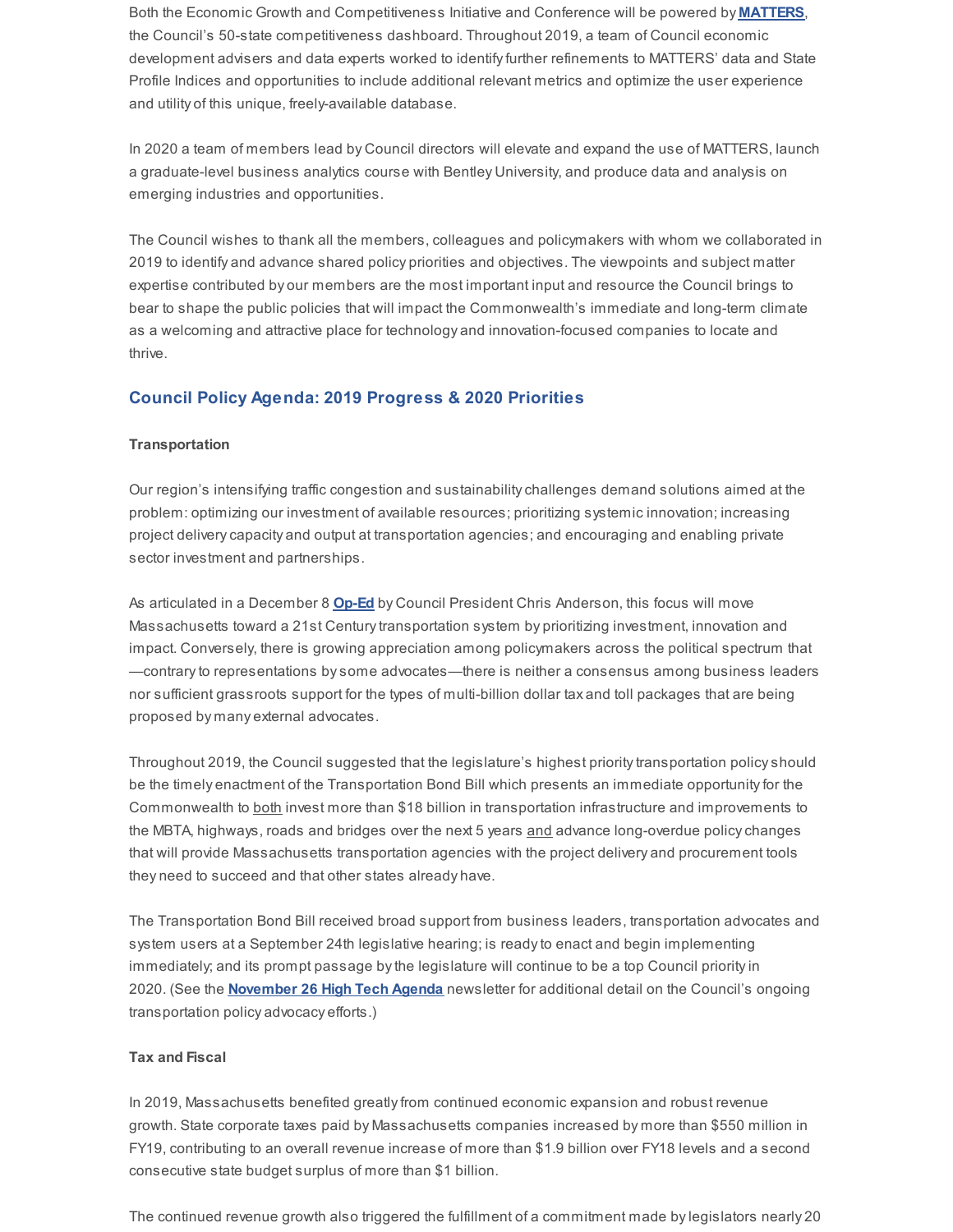years ago to implement a voter-approved ballot initiative restoring Massachusetts' income taxrate to 5.0%. In 2000, Massachusetts voters overwhelminglysupported a ballot question that repealed "temporary" increases enacted bythe legislature more than a decade earlier which had raised the rate on income from 5.0% to as high as 6.25%. Legislators, however, voted to ignore the will of the voters by passing subsequent legislation that preserved the higher income taxrates, reducing them onlyif and as certain economic and revenue benchmarks were met. On January 1, 2020, the last reduction of the Massachusetts income tax will take place, finallyimplementing what the voters directed nearly 20 years earlier: restoring a flat income taxrate of 5%.

**Advocates who currently support persistent efforts to enact ballot questions that impose new taxes while leaving to the legislature absolute discretion to appropriate increased revenues for any purpose should take note of the legislature's retained powers and historic willingness to thwart the will of the public on tax and spending policies; even those set by direct vote of the citizens.**

As the 2019 legislative sessions wound down, Massachusetts legislators missed an important opportunityto be responsive to a key business community priority byfailing to preserve a longstanding state policy that permits companies to deduct the cost of interest incurred to finance equipment and other capital investments. State budget legislation passed bythe House of Representatives in October would have prevented provisions enacted in the federal Tax Cuts and Jobs Act of 2017 from causing the elimination of this important state policy, but were met with strong resistance in the State Senate and from pro-tax advocacy groups and was ultimately omitted from the legislation. Many of these same pro-tax advocates also support **increases to taxes on businesses and employers** and the permanent enshrinement of a graduated individual income taxin the Massachusetts Constitution.

In 2020, the Council will continue to advocate for tax policies that are fair, competitive and responsive to changing economic conditions and an evolving federal tax policylandscape, while using data and the experience of other states to educate civic leaders and policymakers about the folly of pursuing tax policies that punish rather than promote economic growth and opportunity.

#### **Education**

After years of debate, the Governor and Legislature advanced a key Council priorityin November, signing into law legislation that will result in a \$1.5 billion increase in state funding targeted toward the Commonwealth's neediest local school districts and closing persistent achievement gaps. The new investment will be powered bysustaining our robust private economy—without a need for additional taxes. Council leaders have consistentlysupported state policies that ensure additional targeted state education spending, improve educator accountability/ student assessment and expand state powers to support and intervene in chronically under performing schools.

The Council joined with the Mass. Business Alliance for Education in **praising the new law** which "prioritizes increases in funding for students and communities that need it the most, includes sufficient guardrails to ensure the moneyis thoughtfully and strategically deployed to close persistent achievement gaps, and increases state and district focus on preparing students for college and workforce opportunities."

#### **Housing**

The Council continues to partner with housing production advocates, Baker Administration officials and legislators to raise awareness of the need to dramatically expand housing production in Massachusetts, which is as much an economic development challenge as it is a housing policyissue.

A criticallyimportant and immediate next step is the passage of the **Housing Choices legislation** which would make it easier to get important zoning changes approved bycity and town boards that control land use and density with a simple majority, as opposed to a two-thirds vote. Through this Baker-Polito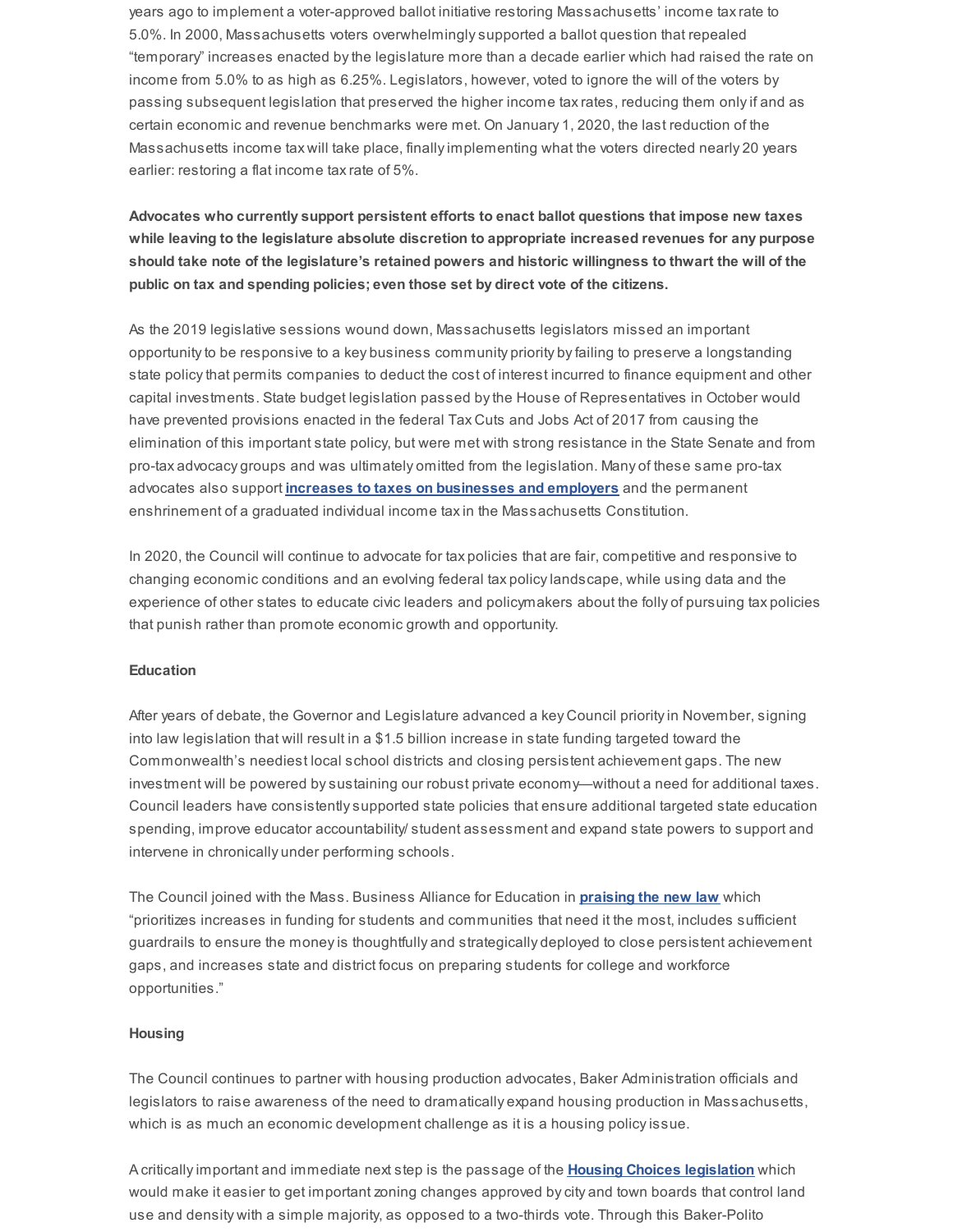Administration initiative, the state would also offer a combination of incentives, technical assistance and new capital grant funding to facilitate community-led housing production across the Commonwealth. The Council appeared before the legislature's Joint Committee on Housing on May 14 to present **testimony** in favor of the legislation and communicate the Council Board's **Statement of Support** for the bill as an urgent economic development priority.

Despite intense advocacy bythe Baker Administration and support from municipal officials and direct advocacy bythe Council and a broad group of business leaders, the bill remains stuck in the legislature's Housing Committee, representing a missed opportunityto address a risk of increasing concern among employers and business leaders.

In addition to the Housing Choices legislation, the Council is working to better-align housing policies with transportation policyinnovations, like eliminating barriers to public-private partnerships with developers willing to privately fund the construction and operation of transportation infrastructure, so Massachusetts can add housing and manage congestion impacts in a more coordinated and impactful way.

#### **Get Involved**

Council members are encouraged to reach out to **Mark Gallagher** to discuss policy priorities for 2020 and beyond and respond to invitations to meet with legislative leaders and Baker Administration officials at Council Roundtables and private meetings.

## **MHTC Women in Leadership Initiative: Actionable Insights, Analysis and Content**

Following a **successful introduction in 2019**, the Council's Women in Leadership Initiative (WIL) will kickoff 2020 with added energy and growing momentum.

The WIL initiative continues to produce actionable insights, analysis and useable content for Council members and WIL participants. The most recent **WIL Whitepaper** captures and synthesizes keylearnings and action steps identified at our October 3 WIL Roundtable on Executive and Organizational Accountability, including best practices to adopt relevant and impactful organizational goals and metrics and promote corporate cultures that reflect elevated senior executive action and engagement.

Special thanks to Megan Greenfield and our WIL partners at McKinsey & Companyfor producing this series of whitepapers which provide criticallyimportant usable content and ensure we are equipped to translate these dynamic discussions into direct action.

In 2020, the Council will continue to collaborate with WIL partners McKinsey & Company and reacHIRE, new partners including The Center for Women and Business at Bentley University, as well as PTC who has committed to be our 2020 Women in Leadership Initiative Sponsor.

Council members will have numerous opportunities to get involved in the WIL Initiative in 2020 by:

- Participating in one or more of our 2020 Roundtable discussions on keytopics that directly bear on leadership development. Planned Roundtables for 2020 include:
	- January 29 from 8 to 10 a.m. MHTC Women in Leadership Roundtable, "Creating an Inclusive and Supportive Workplace"**,** hosted by The MITRE Corporation
	- March 26 from 4 to 6 p.m. Hosted by Putnam Investments
	- June/July(Day/time TBD) Hosted by Millipore Sigma
	- September (Day/time TBD) Hosted by PTC
- Sharing your organization's experience and best practices through a Women in Leadership Case Study for publication in our WIL Resource Library; and
- Participating in the 2020 McKinsey Women in the Workplace survey. Look for an invite and detailed survey information in the months to come.